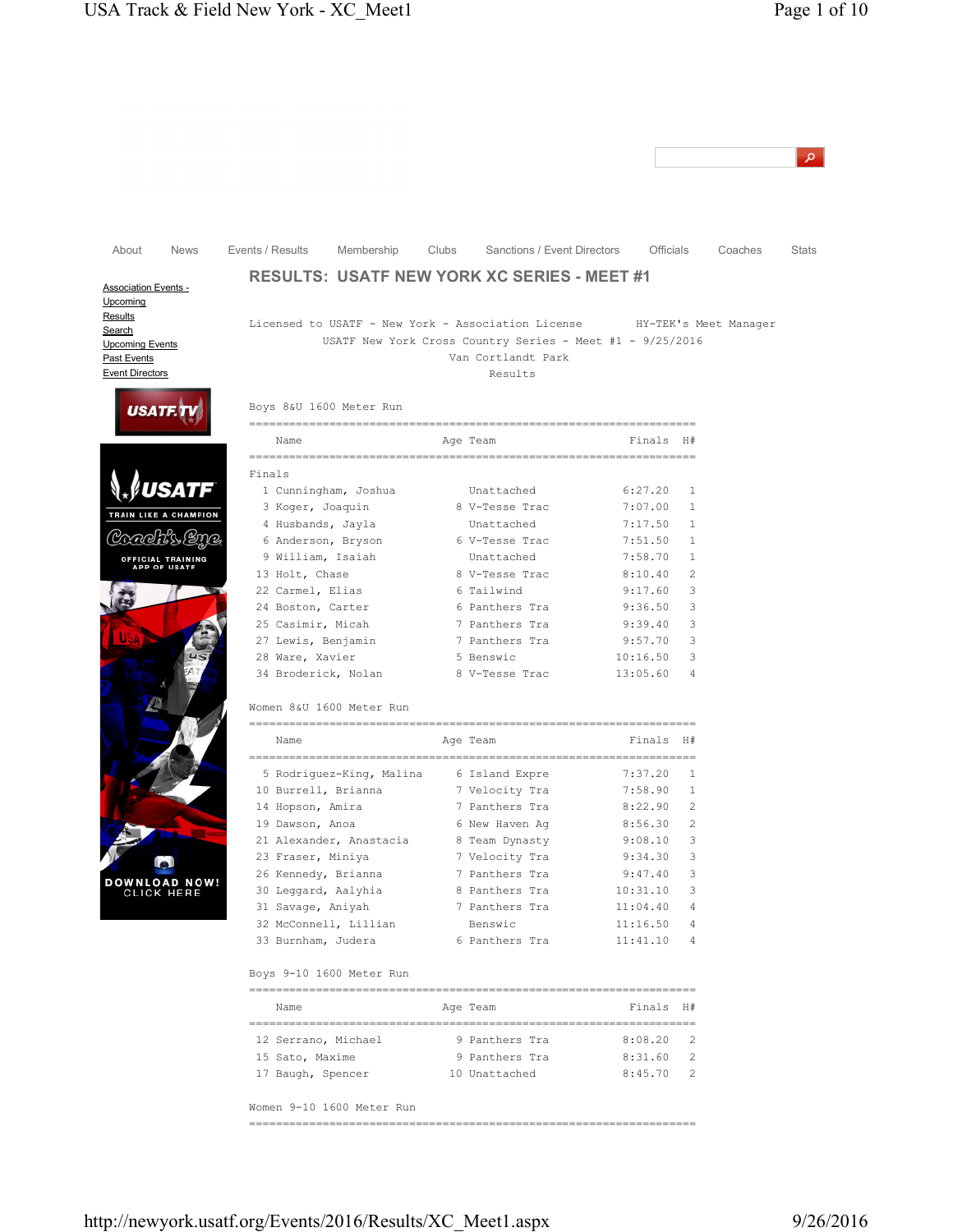| Name                                         | Age Team                        | Finals                   | H#             |
|----------------------------------------------|---------------------------------|--------------------------|----------------|
| 7 Kennedy, Bianca                            | 9 Panthers Tra                  | 7:54.20                  | 1              |
| 16 Berminghan, Eulyanah                      | 9 V-Tesse Trac                  | 8:34.20                  | 2              |
| 20 Bermingham, Beunissah                     | 10 V-Tesse Trac                 | 9:02.70                  | 2              |
| 29 Forde, Abigail                            | 9 V-Tesse Trac                  | 10:23.00                 | 3              |
|                                              |                                 |                          |                |
| Boys 11-12 1600 Meter Run                    |                                 |                          |                |
| Name                                         | Age Team                        | Finals H#                |                |
| 18 Willis, Emery                             | 11 Panthers Tra                 | 8:54.00                  | 2              |
| Women 11-12 1600 Meter Run                   |                                 |                          |                |
| Name                                         | Age Team                        | Finals H#                |                |
|                                              |                                 |                          |                |
| 8 Hammond, Kaya                              | 11 288 Track Cl                 | 7:56.70                  | 1              |
| 11 Adams, Tianna                             | 11 Panthers Tra                 | 8:07.20                  | 2              |
| Boys 13-14 1600 Meter Run                    |                                 |                          |                |
| Name                                         | Age Team                        | Finals                   |                |
|                                              |                                 |                          |                |
| 2 Bermingham, Elijah         13 V-Tesse Trac |                                 | 6:39.70                  |                |
| Women 8&U 2000 Meter Run                     |                                 |                          |                |
|                                              |                                 |                          |                |
| Name                                         | Age Team<br>=================== | Finals<br>============== | H#             |
| 17 Eugene, Niera                             | 8 Prospect Par                  | 9:19.90                  | 2              |
| 18 Defietas, Mya                             | 7 Unattached                    | 9:25.90                  | 2              |
| 20 Harvey, Saphavia                          | 8 288 Track Cl                  | 9:30.50                  | $\overline{c}$ |
| 25 Husbands, Kimberly                        | Unattached                      | 9:42.30                  | 3              |
| 28 Romero, Melanie                           | 8 Unattached                    | 9:48.20                  | 3              |
| 29 Gomes, Camryn                             | 7 Jeuness                       | 9:48.40                  | 3              |
| 31 Mehta, Xaera                              | 7 Chelsea Grey                  | 9:57.80                  | 4              |
| 33 Scott-Nuti, Isabella                      | 8 Prospect Par                  | 10:00.50                 | 4              |
| 34 Curran, Emma                              | 7 Tailwind                      | 10:04.20                 | 4              |
| 36 Evans, Jaiyana                            | 8 Prospect Par                  | 10:09.30                 | $\overline{4}$ |
| 38 Jean-Francois, Anaia                      | 7 Prospect Par                  | 10:10.90                 | 4              |
| 40 Dooley, Hannah                            | 8 Prospect Par                  | 10:19.30                 | 4              |
| 45 Owolabi-Fajana, Aneika                    | 8 288 Track Cl                  | 10:38.10                 | 5              |
| 48 Wise, Ariana                              | 8 Pegasus9                      | 10:55.70                 | 5              |
| 49 Torres, Charlotte                         | 7 Prospect Par                  | 11:04.50                 | 5              |
| 52 Clark, Maya                               | 8 Tailwind                      | 11:37.10                 | 6              |
| 53 Hennessey, Maya                           | 8 Tailwind                      | 11:41.70                 | 6              |
| 57 Green-Lee, Janae                          | 8 288 Track Cl                  | 12:05.20                 | 6              |
| 62 Jefferson, Camille                        | 7 Prospect Par                  | 12:29.50                 | 7              |
| 65 Torchon, Kaitlyn                          | 7 Prospect Par                  | 13:02.70                 | 7              |
| 66 Richardson, Lei-Lynn                      | 8 Harlem Child                  | 13:03.70                 | 7              |
| 69 Soumaoro, Nayaele                         | Harlem Child                    | 13:42.60                 | 7              |
| 70 Camara, Mariam                            | 7 Harlem Child                  | 13:46.60                 | 7              |
| 71 Tefft, Riley                              | 7 Ocean Breeze                  | 13:53.10                 | 8              |
| 72 Ohashi, Mika                              | 6 Prospect Par                  | 13:59.50                 | 8              |
| 75 James, Sy'rai                             | 8 Unattached                    | 14:51.80                 | 8              |
| 76 Zimmermann, Chiara                        | 6 Prospect Par                  | 14:56.60                 | - 8            |
| Men 8&U 2000 Meter Run                       |                                 |                          |                |
|                                              |                                 |                          |                |
| Name                                         | Age Team                        | Finals H#                |                |
| 1 Lee, Nathan                                | 8 Unattached                    | 8:06.50                  | -1             |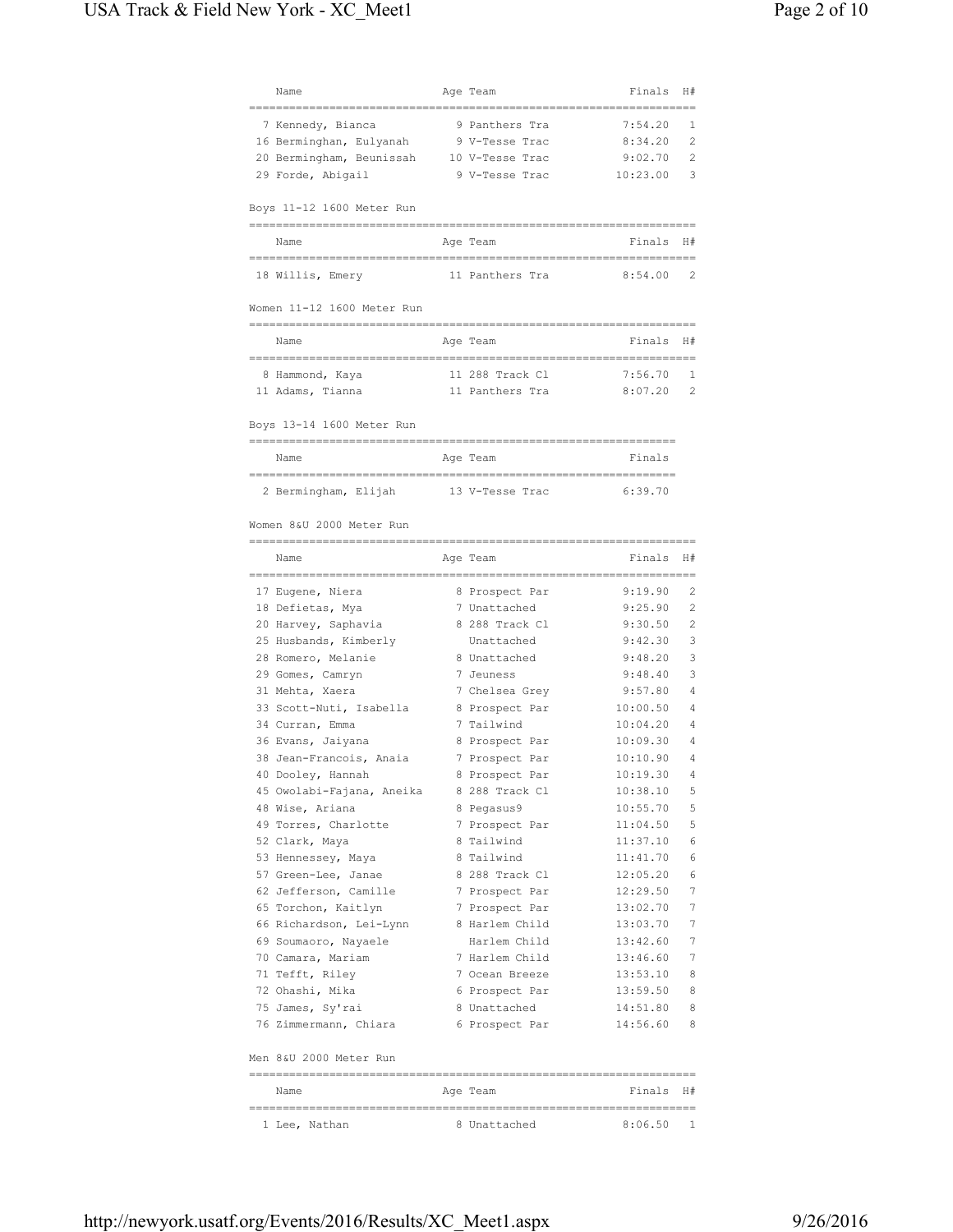| 2 Wikstrom, Wilem                       | 8 Unattached                     | 8:24.00              | 1              |
|-----------------------------------------|----------------------------------|----------------------|----------------|
| 3 Parker, Pierce                        | 8 Velocity Tra                   | 8:28.70              | 1              |
| 4 Hampton, Dillon                       | 8 Velocity Tra                   | 8:29.30              | $\mathbf{1}$   |
| 5 Ramharak, Sachin                      | 7 Notre Dame T                   | 8:34.50              | $\mathbf{1}$   |
| 6 Kawczynski, Chester                   | 7 Prospect Par                   | 8:35.80              | $\mathbf 1$    |
| 7 Williams, Mikhi                       | 7 V-Tesse Trac                   | 8:44.10              | $\mathbf{1}$   |
| 8 Corson, Dennis                        | 8 Island Expre                   | 8:45.30              | $\mathbf{1}$   |
| 9 Vitale, Adam                          | 8 Unattached                     | 8:45.60              | 1              |
| 10 Simpson, Giordano                    | 7 New York Sta                   | 8:50.20              | $\mathbf{1}$   |
| 11 Small, Jaden                         | 7 V-Tesse Trac                   | 8:56.60              | 2              |
| 12 Bryan, Kenneth                       | 8 New York Sta                   | 8:57.40              | $\overline{c}$ |
| 13 Hogue, William                       | 8 Unattached                     | 9:06.00              | $\mathbf{2}$   |
| 14 Irish-Bramble, Aaron                 | 7 Notre Dame T                   | 9:09.70              | 2              |
| 15 James, Zion                          | 8 Prospect Par                   | 9:11.10              | 2              |
| 16 Fisher, Caleb                        | 7 Prospect Par                   | 9:14.10              | $\mathbf{2}$   |
| 19 Vargus, Xavier                       | 8 Prospect Par                   | 9:30.20              | $\mathbf{2}$   |
| 21 Vazquez, Dean                        | 8 Notre Dame T                   | 9:33.30              | 3              |
| 22 Simpson, Gianni                      | 8 New York Sta                   | 9:34.80              | 3              |
| 23 Ryland, Sam                          | 8 Prospect Par                   | 9:35.10              | 3              |
| 24 Mair, Cameron                        | 8 New York Sta                   | 9:36.50              | 3              |
| 26 Yaron, Ariel                         | 8 Prospect Par                   | 9:42.80              | 3              |
| 27 Salz, Viggo                          | 7 Unattached                     | 9:44.40              | 3              |
| 30 Antaky, Mark                         | 6 Unattached                     | 9:56.20              | 3              |
| 32 Thompson, Jonathon                   | 6 495 Track                      | 9:58.60              | $\overline{4}$ |
| 35 Cameron, James                       | 7 Tailwind                       | 10:06.10             | 4              |
| 37 Katz, Tal                            | 6 Tailwind                       | 10:10.80             | 4              |
| 39 Ke, Tyler                            | 7 Tsc Track Cl                   | 10:16.20             | $\overline{4}$ |
| 41 Woods, Tyler                         | 8 Unattached                     | 10:19.60             | 5              |
| 42 Awai, Khamari                        | 15 Harlem Child                  | 10:21.40             | 5              |
| 43 Mehta, Xerxes                        | 7 Chelsea Grey                   | 10:27.10             | 5              |
|                                         |                                  | 10:30.40             | 5              |
| 44 Vazquez, Josaih<br>46 Recio, Landon  | 8 Prospect Par<br>7 Tsc Track Cl | 10:38.80             | 5              |
|                                         |                                  |                      |                |
| 47 Foerster, Anselm<br>50 Kassim, Kalik | 7 Prospect Par<br>7 288 Track Cl | 10:40.00<br>11:20.50 | 5<br>5         |
|                                         |                                  |                      |                |
| 51 Freeman, Jayden                      | 7 Metro Eagles                   | 11:33.30             | 6              |
| 54 Dereskewicz, James                   | 8 Prospect Par                   | 11:42.20             | 6              |
| 55 Dzaferovic, Amir                     | 10 Ocean Breeze                  | 11:59.20             | 6              |
| 56 Dzaferovic, Jasmir                   | 10 Ocean Breeze                  | 11:59.70             | 6              |
| 58 Costa, Zeca                          | 5 Unattached                     | 12:13.90             | 6              |
| 59 Romeo, Caidem                        | 8 Unattached                     | 12:23.60             | 6              |
| 60 Houle, Jason                         | 7 Ocean Breeze                   | 12:27.30             | 6              |
| 61 Zarrilli, Adam                       | 7 Ocean Breeze                   | 12:29.20             | 7              |
| 63 Benslimane, Rani                     | 7 Tailwind                       | 12:44.50             | 7              |
| 64 Spence, Jordan                       | 8 Unattached                     | 13:00.50             | 7              |
| 67 Glazer, Harrison                     | 7 Prospect Par                   | 13:14.60             | 7              |
| 68 Widoff-Woodson, Jackson              | 8 Prospect Par                   | 13:38.10             | 7              |
| 73 Capric, Omer                         | Ocean Breeze                     | 14:23.80             | 8              |
| 74 Salazar, Ayden                       | 7 Ocean Breeze                   | 14:49.20             | 8              |

Women 9-10 3000 Meter Run

| Name                      |  | Age Team        | Finals   | H#             |  |  |  |
|---------------------------|--|-----------------|----------|----------------|--|--|--|
|                           |  |                 |          |                |  |  |  |
| 2 Victoria, Sahar         |  | 9 Unattached    | 11:49.60 | 1              |  |  |  |
| 9 Gomes, Maya             |  | 10 Jeuness      | 12:19.20 | 1              |  |  |  |
| 10 Defreitas, Rihanna     |  | 10 New York Sta | 12:24.00 | 1              |  |  |  |
| 17 Sheppard, Brooke       |  | 9 Jeuness       | 12:50.50 | $\mathfrak{D}$ |  |  |  |
| 22 Brown, Aysya           |  | 10 Velocity Tra | 13:08.20 | 3              |  |  |  |
| 23 Trim, Adilia           |  | 9 288 Track Cl  | 13:08.40 | २              |  |  |  |
| 24 Probst, Amanda         |  | 10 495 Track    | 13:12.30 | 3              |  |  |  |
| 26 Anderson, Maria Camila |  | 9 Tailwind      | 13:14.50 | 3              |  |  |  |
| 35 Scott, Cassie          |  | 9 Prospect Par  | 13:34.50 | 4              |  |  |  |
| 38 Moore, Alana           |  | 9 Metro Eagles  | 13:36.50 | 4              |  |  |  |
|                           |  |                 |          |                |  |  |  |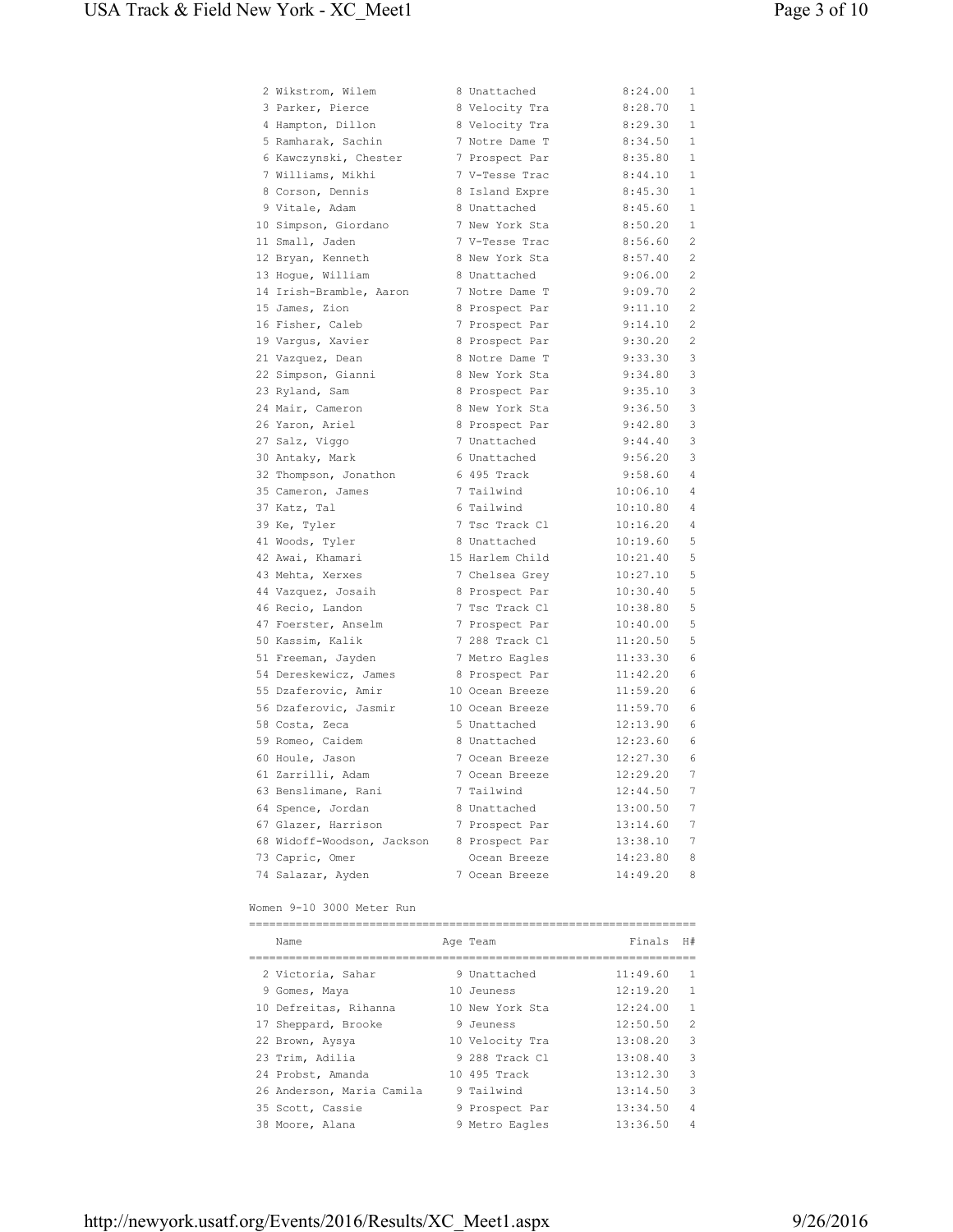| 40 Liburd, Nyla             | 10 Prospect Par | 13:37.20 | 4  |
|-----------------------------|-----------------|----------|----|
| 41 Carmel, Phoebe           | 9 Tailwind      | 13:42.90 | 5  |
| 43 Slootsky, Riley          | 10 Prospect Par | 13:46.70 | 5  |
| 45 Medas-king, Kcaysha      | 10 Unattached   | 13:59.20 | 5  |
| 47 Fulton, Ashley           | 10 Metro Eagles | 14:01.40 | 5  |
| 49 Wilburg, Autum           | 10 Metro Eagles | 14:10.30 | 5  |
| 51 Day, Lillie              | 9 Westchester   | 14:12.00 | 6  |
| 54 Rivera, Jaileen          | 10 Prospect Par | 14:17.40 | 6  |
| 56 Booth Alam, Lara         | 10 495 Track    | 14:22.50 | 6  |
| 57 Ohashi, Hana             | 10 Prospect Par | 14:23.50 | 6  |
| 61 Burrell, Olyvia          | 9 Velocity Tra  | 14:33.60 | 7  |
| 62 Hemmings, Saagi          | 10 Velocity Tra | 14:33.80 | 7  |
| 67 Jackson, Tiarra          | 9 Velocity Tra  | 14:42.10 | 7  |
| 68 Baker, Caleah            | 8 Prospect Par  | 14:43.10 | 7  |
| 69 Washington, Adonijah     | 9 Velocity Tra  | 14:52.60 | 7  |
| 71 Jefferson, Danielle      | 10 Prospect Par | 14:57.40 | 8  |
| 73 Shaw, Delahni            | 10 Pegasus9     | 15:00.60 | 8  |
| 75 Schube-Barriola, Ainara  | 8 Tailwind      | 15:01.50 | 8  |
| 76 Luke, Maia               | 10 UrbanAthleti | 15:04.60 | 8  |
| 77 Haeusgen, Abigail        | 9 Tailwind      | 15:05.50 | 8  |
| 80 Hickman, Dakota          | 8 Velocity Tra  | 15:19.00 | 8  |
| 81 Edwards, Sidney          | 10 Prospect Par | 15:19.50 | 9  |
| 82 Doresca, Sariah          | 9 V-Tesse Trac  | 15:23.40 | 9  |
| 83 Golden, Princess         | New York Sta    | 15:23.70 | 9  |
| 84 Fetherston, Lark         | 9 Westchester   | 15:26.10 | 9  |
| 85 Pham, Anna               | 10 New Haven Ag | 15:35.70 | 9  |
| 90 So, Fiona                | 9 Tsc Track Cl  | 15:46.30 | 9  |
| 91 DeLos Santos, Sofia      | 9 Prospect Par  | 15:54.70 | 10 |
| 92 Clarke, Jada             | 10 Velocity Tra | 15:56.80 | 10 |
| 93 Listokin, Shira          | 10 Benswic      | 16:02.70 | 10 |
| 96 Webb, Jada               | 10 Dashing Diva | 16:14.30 | 10 |
| 98 Williams, Kiara          | 9 Westchester   | 16:14.70 | 10 |
| 99 Clarke, Samya            | 10 Velocity Tra | 16:16.70 | 10 |
| 101 Caldwell, Saniah        | 9 Velocity Tra  | 16:19.30 | 11 |
| 102 Soh, Madeline           | 8 UrbanAthleti  | 16:26.40 | 11 |
| 106 Perez, Elianna          | 9 Ocean Breeze  | 17:00.80 | 11 |
| 108 Facey, Olivia           | 10 288 Track Cl | 17:08.50 | 11 |
| 109 Barfield Magnea, Zeritu | 9 Prospect Par  | 17:18.50 | 11 |
| 112 Cohen, Rebecca          | 9 Prospect Par  | 17:51.70 | 12 |
| 114 Muamba, Maya            | 10 Unattached   | 18:01.80 | 12 |
| 115 Santos, Sophia          | 8 Ocean Breeze  | 18:03.40 | 12 |
| 119 Latty, Skyy             | 810 Ruff Kutz   | 18:55.40 | 12 |
| 121 Kirton, Victoria        | 8 288 Track Cl  | 19:50.10 | 13 |
| 122 Lopez, Seble            | 9 Prospect Par  | 20:04.60 | 13 |
| 123 Glazer, Leah            | 9 Prospect Par  | 20:16.80 | 13 |
| 124 Houle, Rachel           | 9 Ocean Breeze  | 20:33.70 | 13 |
| 126 Green, Rani             | 9 Prospect Par  | 20:39.70 | 13 |

# Men 9-10 3000 Meter Run

| Name                   |  | Age Team        | Finals   | H#             |  |  |  |
|------------------------|--|-----------------|----------|----------------|--|--|--|
|                        |  |                 |          |                |  |  |  |
| 1 Gavenas, Tamrat      |  | 9 Prospect Par  | 11:44.10 | 1              |  |  |  |
| 3 Antaky, Douglas      |  | 10 495 Track    | 11:55.10 | 1              |  |  |  |
| 4 Muccini, Lucas       |  | 9 Tsc Track Cl  | 11:58.60 | 1              |  |  |  |
| 5 Krapf, Maxwell       |  | 9 Tsc Track Cl  | 12:02.70 | 1              |  |  |  |
| 6 Liebowitz, Brian     |  | 10 495 Track    | 12:08.10 | 1              |  |  |  |
| 7 Bakragi, Ari         |  | 9 Tailwind      | 12:14.20 | 1              |  |  |  |
| 8 Hermann, Leopold     |  | 9 Island Expre  | 12:14.40 | 1              |  |  |  |
| 11 Van de Berghe, Ryan |  | 10 495 Track    | 12:31.40 | $\mathfrak{D}$ |  |  |  |
| 12 Andrews, Nicholas   |  | 10 V-Tesse Trac | 12:38.00 | $\mathfrak{D}$ |  |  |  |
| 13 Kenny, Aidan        |  | 9 Tailwind      | 12:43.50 | $\mathfrak{D}$ |  |  |  |
| 14 Ke, Aidan           |  | 10 Tsc Track Cl | 12:46.30 | $\mathfrak{D}$ |  |  |  |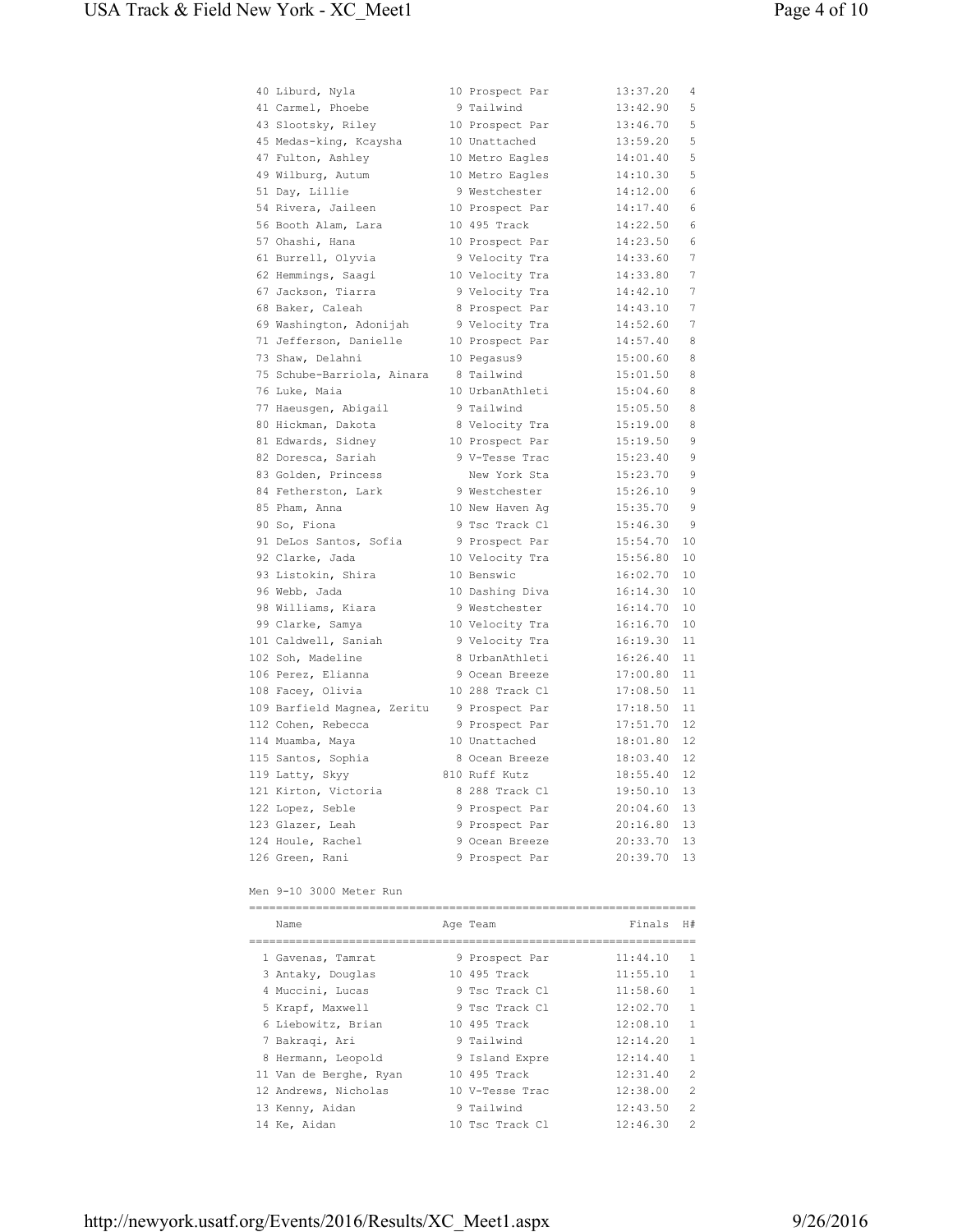| 15 Haseley, Zackary         | 9 Tailwind      | 12:47.20    | 2      |
|-----------------------------|-----------------|-------------|--------|
| 16 Benowitz, Conner         | 9 Westchester   | 12:50.20    | 2      |
| 18 Nicolas, Cameron         | 8 Prospect Par  | 12:54.60    | 2      |
| 19 Williams, Cory           | 9 Westchester   | 12:58.50    | 2      |
| 20 Valentine, Erwind        | 10 Hall's Expre | 13:02.20    | 2      |
| 21 Danielski, Luca          | 9 Prospect Par  | 13:05.50    | 3      |
| 25 Snow, Kyle               | 9 Notre Dame T  | 13:13.60    | 3      |
| 27 Edwards, Shaw            | 9 Prospect Par  | 13:16.80    | 3      |
| 28 Robertson, Nicholas      | 10 Unattached   | 13:27.40    | 3      |
| 29 Shaw-Sanchez, Noah       | 10 Prospect Par | 13:27.60    | 3      |
| 30 Calderone, Benito R      | 9 495 Track     | 13:28.10    | 3      |
| 31 Marshall, Emmanuel       | 9 Benswic       | 13:29.30    | 4      |
| 32 George, Caylan           | 9 Prospect Par  | 13:30.20    | 4      |
| 33 Riley, Karan             | Unattached      | 13:32.30    | 4      |
| 34 Bacchas, Chance          | 10 Benswic      | 13:33.70    | 4      |
| 36 Marshall, Christopher    | 8 Benswic       | 13:35.50    | 4      |
| 37 Arntsen, Maximillian     | 9 Prospect Par  | 13:35.70    | 4      |
| 39 Brown, Jayden            | 9 New York Sta  | 13:36.80    | 4      |
| 42 Mcintosh, Noah           | 9 Hall's Expre  | 13:44.50    | 5      |
| 44 Seymour, Omarion         | Unattached      | 13:48.40    | 5      |
| 46 Martin-Percell, Jalen    | 10 Velocity Tra | 14:00.50    | 5      |
| 48 McCurry, Jack            | 9 Prospect Par  | 14:03.40    | 5      |
| 50 O'Meara, David           | 10 Benswic      | 14:11.80    | 5      |
| 52 Moore, Zenebe            | 10 Prospect Par | 14:15.70    | 6      |
| 53 Sheldrake-Hernandez, Log | 9 Pegasus9      | 14:16.50    | 6      |
| 55 Onderko, Nathan          | 9 Prospect Par  | 14:21.50    | 6      |
| 58 Walker, Christian        | 9 Metro Eagles  | 14:25.90    | 6      |
| 59 Alves, Micah             | 10 Nypd Falcons | 14:27.60    | 6      |
| 60 Love-anderson, Matthiaus | 9 Velocity Tra  | 14:32.10    | 6      |
| 63 Lariviere, Ellis         | 9 Prospect Par  | 14:35.50    | 7      |
| 64 Phillips, Owen           | 10 Prospect Par | 14:36.40    | 7      |
| 65 Lalwani, Mahir           | 9 Tsc Track Cl  | 14:39.70    | 7      |
| 66 Dunn, Rowan              | 10 495 Track    | 14:41.50    | 7      |
| 70 Maidmen, Max             | 9 Pegasus9      | 14:56.80    | 7      |
| 72 Fawer, Odin              | 9 Prospect Par  | 14:58.20    | 8      |
| 74 Johnson, Jaiden          | 8 Hall's Expre  | 15:01.30    | 8      |
| 78 Carter, Jermaine         | 9 New York Sta  | 15:07.40    | 8      |
|                             |                 | 15:15.80    |        |
| 79 Joseph, Jaden            | 10 Nypd Falcons |             | 8<br>9 |
| 86 Bricker, Tristan         | 9 Tailwind      | 15:39.40    |        |
| 87 Mboutou, Michael         | 8 Team Dynasty  | 15:42.70    | 9      |
| 88 Makoso, Malachi          | 8 Prospect Par  | 15:44.40    | 9      |
| 89 Lam, Elijah              | 10 495 Track    | 15:45.40    | 9      |
| 94 Castro, Ignacio          | 9 Tailwind      | 16:03.70    | 10     |
| 95 Ballou, Dante            | 9 Prospect Par  | 16:11.50 10 |        |
| 97 Kogan, Max               | 9 Prospect Par  | 16:14.50 10 |        |
| 100 Ford, Taylor            | 9 Prospect Par  | 16:17.10 10 |        |
| 103 Zimmermann, Julian      | 9 Prospect Par  | 16:33.50 11 |        |
| 104 Naito, Kaisei           | 9 Prospect Par  | 16:38.60 11 |        |
| 105 Martinez, Darryl        | Ocean Breeze    | 16:54.30 11 |        |
| 107 Pravich, Alexi          | 10 Prospect Par | 17:03.90    | - 11   |
| 110 Davidson, Ethan         | 9 Prospect Par  | 17:29.90    | -11    |
| 111 Farley, Aiden           | 9 Prospect Par  | 17:44.20 12 |        |
| 113 Bernhardt, Hunter       | 10 Benswic      | 17:54.90 12 |        |
| 116 Amato, Jacob            | 9 UrbanAthleti  | 18:07.40    | 12     |
| 117 Kacaj, Adrian           | 9 Ocean Breeze  | 18:24.50    | 12     |
| 118 Schook, Logan           | 9 495 Track     | 18:51.70 12 |        |
| 120 Edwards, Jayden         | 10 288 Track Cl | 19:00.50 12 |        |
| 125 Lamar-Vanterpool, Zaire | 9 Team Dynasty  | 20:35.80 13 |        |
| Men 11-12 3000 Meter Run    |                 |             |        |
|                             |                 |             |        |
| Name                        | Age Team        | Finals H#   |        |
|                             |                 |             |        |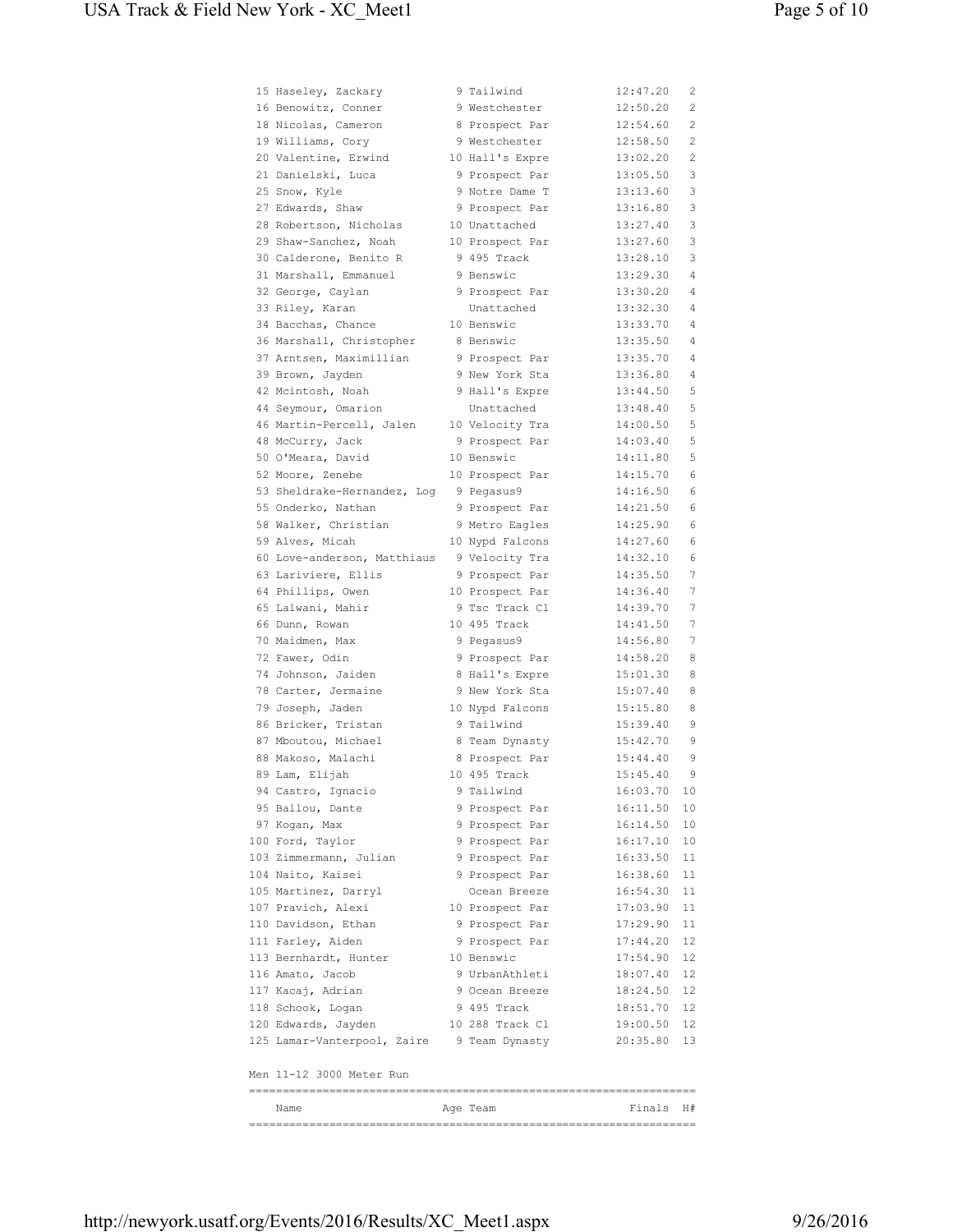| 1 Rodriguez-King, Michael | 12 Island Expre | 11:37.60 | 1            |
|---------------------------|-----------------|----------|--------------|
| 2 Addison, Alexander      | 11 Tsc Track Cl | 11:44.50 | 1            |
| 3 O'Donnell, Owen         | 12 Tsc Track Cl | 11:53.60 | 1            |
| 4 Liston, Paris           | 12 Unattached   | 12:00.60 | $\mathbf{1}$ |
| 6 Torricella, Anthony     | 12 Tailwind     | 12:03.00 | $\mathbf{1}$ |
| 7 Nicolas, Chase          | 12 Prospect Par | 12:05.40 | 1            |
| 8 Boutin, Nate            | 11 Prospect Par | 12:06.60 | 1            |
|                           |                 |          |              |
| 9 Danielski, Miles        | 12 Prospect Par | 12:16.50 | 1            |
| 11 Lindo, Dontae          | 10 Velocity Tra | 12:19.60 | 2            |
| 13 Snow, Jaden            | 11 Notre Dame T | 12:31.90 | 2            |
| 18 Johnson, Jelani        | 11 Metro Eagles | 12:46.30 | 2            |
| 19 Williams, Jaden        | 12 Metro Eagles | 12:47.30 | 2            |
| 20 Lavelle, Joseph        | 11 Tailwind     | 12:47.50 | 2            |
| 23 Simpson Jr, Marcus     | 10 New York Sta | 13:03.20 | 3            |
| 24 Ingram, Jordan         | 11 Velocity Tra | 13:04.50 | 3            |
| 25 Fetherston, Emmett     | 11 Westchester  | 13:10.10 | 3            |
| 26 Nagaldinne, Nirvaan    | 11 Tailwind     | 13:13.00 | 3            |
| 27 Caldwell, Julian       |                 | 13:13.20 | 3            |
|                           | 10 Velocity Tra |          |              |
| 28 Williams, Zayden       | 10 Prospect Par | 13:13.80 | 3            |
| 29 Hennegan, August       | 11 Prospect Par | 13:18.20 | 3            |
| 32 Brill, Oliver          | 12 Prospect Par | 13:24.40 | 4            |
| 33 Cofsky, Adam           | 11 Westchester  | 13:30.50 | 4            |
| 35 Stewart, Zebediah      | 11 Prospect Par | 13:32.40 | 4            |
| 37 McCrea, Malique        | 12 Hall's Expre | 13:37.50 | 4            |
| 39 Lynch, Ty              | 12 Tailwind     | 13:43.00 | 4            |
| 40 Gaydarik, Kabir        | 11 Velocity Tra | 13:43.80 | 4            |
| 42 Brown, Aaron           | 11 Metro Eagles | 13:47.70 | 5            |
| 44 Cleary, Peter          |                 | 13:52.90 | 5            |
|                           | 11 Prospect Par |          |              |
| 45 Phillip, Kymoy         | 12 Pegasus9     | 13:58.70 | 5            |
| 48 Williams, Dwayne       | 8 Unattached    | 14:04.20 | 5            |
| 49 Mohan, Ethan           | 12 Velocity Tra | 14:05.60 | 5            |
| 50 Simpson, Lucas         | 12 Prospect Par | 14:06.00 | 5            |
| 56 Dudley, Evan           | 11 Tailwind     | 14:18.60 | 6            |
| 57 Ahlgrim, Avery         | 11 Prospect Par | 14:19.40 | 6            |
| 58 Triggs Jr, Bashir      | 11 V-Tesse Trac | 14:19.80 | 6            |
| 59 Gilad-Muth, Nadav      | 10 Prospect Par | 14:23.00 | 6            |
| 61 Angel, Danico          | 11 Prospect Par | 14:24.50 | 7            |
| 62 King, Don              | 11 Unattached   | 14:25.50 | 7            |
| 66 Popkin, Marlen         | 12 Prospect Par | 14:32.50 | 7            |
|                           |                 |          |              |
| 70 Allone, Daniel         | 12 Prospect Par | 14:39.50 | 7            |
| 72 Klepatch, Andrei       | 12 Ocean Breeze | 14:48.10 | 8            |
| 73 Leslie, Tariq          | 10 Unattached   | 14:48.50 | 8            |
| 74 Louvet, Lucien         | 11 Prospect Par | 14:48.70 | 8            |
| 76 Newman, Kobe           | 11 Prospect Par | 14:52.80 | 8            |
| 77 Alperin, Jason         | 10 Tsc Track Cl | 14:55.90 | 8            |
| 78 Samuels, Massai        | 11 Prospect Par | 14:57.70 | 8            |
| 79 Piatetsky, Andrew      | 11 Prospect Par | 14:58.20 | 8            |
| 80 Melican, Joseph        | 11 Benswic      | 15:09.50 | 8            |
| 81 Ronan, Connor          | 11 Tsc Track Cl | 15:13.10 | 9            |
| 86 Webb, Asad             | 12 V-Tesse Trac | 15:28.20 | - 9          |
| 93 Moe, Curtis            | 11 Prospect Par | 15:42.10 | 10           |
| 97 Baio, Ryan             | 11 Tailwind     |          |              |
|                           |                 | 15:54.90 | 10           |
| 103 Vazquez, Mekhi        | 12 Prospect Par | 16:17.30 | 11           |
| 105 Phillip, Kyjahmy      | 12 Pegasus9     | 16:18.40 | 11           |
| 106 White, Rayden         | 10 Unattached   | 16:20.30 | 11           |
| 107 Zimmermann, Lucas     | 11 Prospect Par | 16:22.60 | 11           |
| 112 Ferraro, Luke         | 10 Prospect Par | 16:49.40 | 12           |
| 113 Yearwood, Tay         | 11 Unattached   | 16:50.10 | 12           |
| 115 Joseph, Jamia         | 11 Unattached   | 16:53.60 | 12           |
| 116 Starr, Benjamin       | 12 Tailwind     | 16:54.80 | 12           |
| 119 Torres, Ricky         | 10 Prospect Par | 17:06.20 | 12           |
| 123 Donovan, Harry        | 12 Prospect Par | 17:23.10 | 13           |
| 124 Hassler, Eliot        | 11 Prospect Par | 17:36.20 | 13           |
|                           |                 |          |              |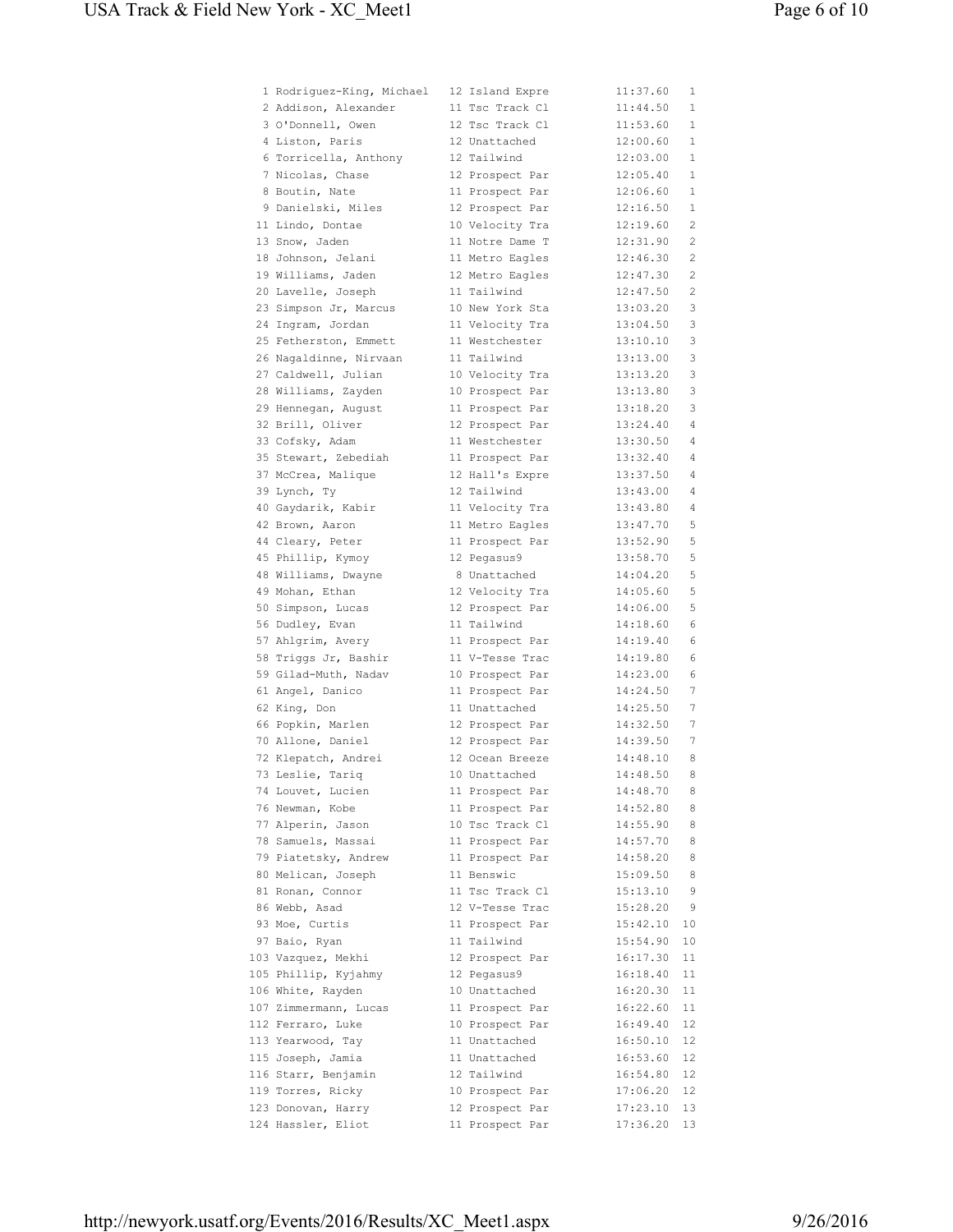| 127 Kennedy, Amarri |  | 9 Unattached | 17:47.70 13 |  |
|---------------------|--|--------------|-------------|--|
| 143 Bricker, Keiran |  | 11 Tailwind  | 21:51.50 15 |  |

Women 11-12 3000 Meter Run

| MOMEN II-IZ 3000 MELEI RUN |                 |           |    |
|----------------------------|-----------------|-----------|----|
| Name                       | Age Team        | Finals H# |    |
| 5 Sheppard, Rainn          | 10 Jeuness      | 12:01.60  | 1  |
| 10 Muccini, Siena          | 11 Tsc Track Cl | 12:18.70  | 1  |
| 12 Salazar, Juliette       | 10 New York Sta | 12:20.60  | 2  |
| 14 Kirkhan, Ishil          | 12 Tsc Track Cl | 12:32.20  | 2  |
| 15 Sheppard, Tai           | 11 Jeuness      | 12:34.20  | 2  |
| 16 Isip, Simone            | 12 Prospect Par | 12:35.50  | 2  |
| 17 Marquez, Madelyn        | 14 Chelsea Grey | 12:40.00  | 2  |
| 21 Kennedy, Ava-Louise     | 12 New York Sta | 12:56.10  | 3  |
| 22 Slippen, Isabel         | 10 New York Sta | 12:57.90  | 3  |
| 30 Dixon, McKenna          | 10 Dashing Diva | 13:19.90  | 3  |
| 31 Moore, Anissa           | 11 Metro Eagles | 13:20.70  | 4  |
| 34 Russell, Avery          | 12 Prospect Par | 13:32.10  | 4  |
| 36 Hill, Kaylah            | 12 Jeuness      | 13:34.20  | 4  |
| 38 Karmen-Chan, Talya      | 12 Prospect Par | 13:42.60  | 4  |
| 41 Fajardo-Wilde, Ella     | 11 Prospect Par | 13:46.60  | 5  |
| 43 Jackson, Jamilah        | 12 Jeuness      | 13:52.30  | 5  |
| 46 James, Laila            | 11 Jeuness      | 13:59.90  | 5  |
| 47 Herzberg, Rebecca       | 12 Tailwind     | 14:00.40  | 5  |
| 51 Williams, Jalia         | 12 Westchester  | 14:06.30  | 6  |
| 52 Wright, Allyson         | 11 Velocity Tra | 14:09.60  | 6  |
| 53 Protos, Mariele         | 12 Prospect Par | 14:14.60  | 6  |
| 54 Sepiashvili, Ekaterina  | 11 Chelsea Grey | 14:14.90  | 6  |
| 55 Berger, Hannah          | 12 Prospect Par | 14:16.50  | 6  |
| 60 Kumar, Anisha           | 12 Westchester  | 14:24.20  | 6  |
| 63 Donovan, Willa          | 12 Prospect Par | 14:25.80  | 7  |
| 64 Adeyeye, Grace          | 11 New York Sta | 14:29.10  | 7  |
| 65 Levenson, Charlotte     | 12 Chelsea Grey | 14:31.80  | 7  |
| 67 Holt, Virginia          | 12 495 Track    | 14:32.70  | 7  |
| 68 Pringle-wishner, Karess | 12 Pegasus9     | 14:33.00  | 7  |
| 69 Bourne, Jessica         | 10 Tailwind     | 14:36.90  | 7  |
| 71 Foster, Jahiem          | 9 Unattached    | 14:40.50  | 8  |
| 75 Bourne, Sophie          | 10 Tailwind     | 14:51.10  | 8  |
| 82 Quamina, Ashley         | 11 Westchester  | 15:13.90  | 9  |
| 83 Zontak, Emily           | 12 Prospect Par | 15:18.30  | 9  |
| 84 Branham-Upton, Ella     | 11 Prospect Par | 15:23.50  | 9  |
| 85 Michel, Jisel           | 10 Unattached   | 15:25.60  | 9  |
| 87 Swartz, Adrianna        | 11 UrbanAthleti | 15:30.10  | 9  |
| 88 Strobel, Mia            | 10 Westchester  | 15:34.90  | 9  |
| 89 Bruno, Kaya             | 11 Prospect Par | 15:36.60  | 9  |
| 90 Bacchas, Xion           | 11 Benswic      | 15:37.10  | 9  |
| 91 Maidman, Zoe            | 12 Pegasus9     | 15:38.70  | 10 |
| 92 Zadvinskiy, Olivia      | Ocean Breeze    | 15:39.30  | 10 |
| 94 Small, Trinity          | 14 V-Tesse Trac | 15:47.00  | 10 |
| 95 Carter, Brianna         | 11 New York Sta | 15:51.10  | 10 |
| 96 Niebrzydowski, Daria    | 12 Ocean Breeze | 15:54.70  | 10 |
| 98 Dawson, Assata          | 11 New Haven Aq | 16:03.70  | 10 |
| 99 Mitchell, Yashima       | 11 Nypd Falcons | 16:08.70  | 10 |
| 100 Andrews, Elizabeth     | 10 Prospect Par | 16:10.90  | 10 |
| 101 Martin, Zaire          | 11 Team Dynasty | 16:14.20  | 11 |
| 102 Diall, Kadiatou        | 10 Prospect Par | 16:17.10  | 11 |
| 104 Barronet, Shauntel     | 10 Unattached   | 16:17.50  | 11 |
| 108 Cameron, Ava           | 11 Tailwind     | 16:23.10  | 11 |
| 109 Arntsen, Ruby          | 10 Prospect Par | 16:23.50  | 11 |
| 110 Dietsche, Isla         | 11 Prospect Par | 16:25.60  | 11 |
| 111 Bonovitz, Zoe          | 11 Prospect Par | 16:40.30  | 12 |
| 114 Toussaint, Egypt       | 12 Ruff Kutz    | 16:51.80  | 12 |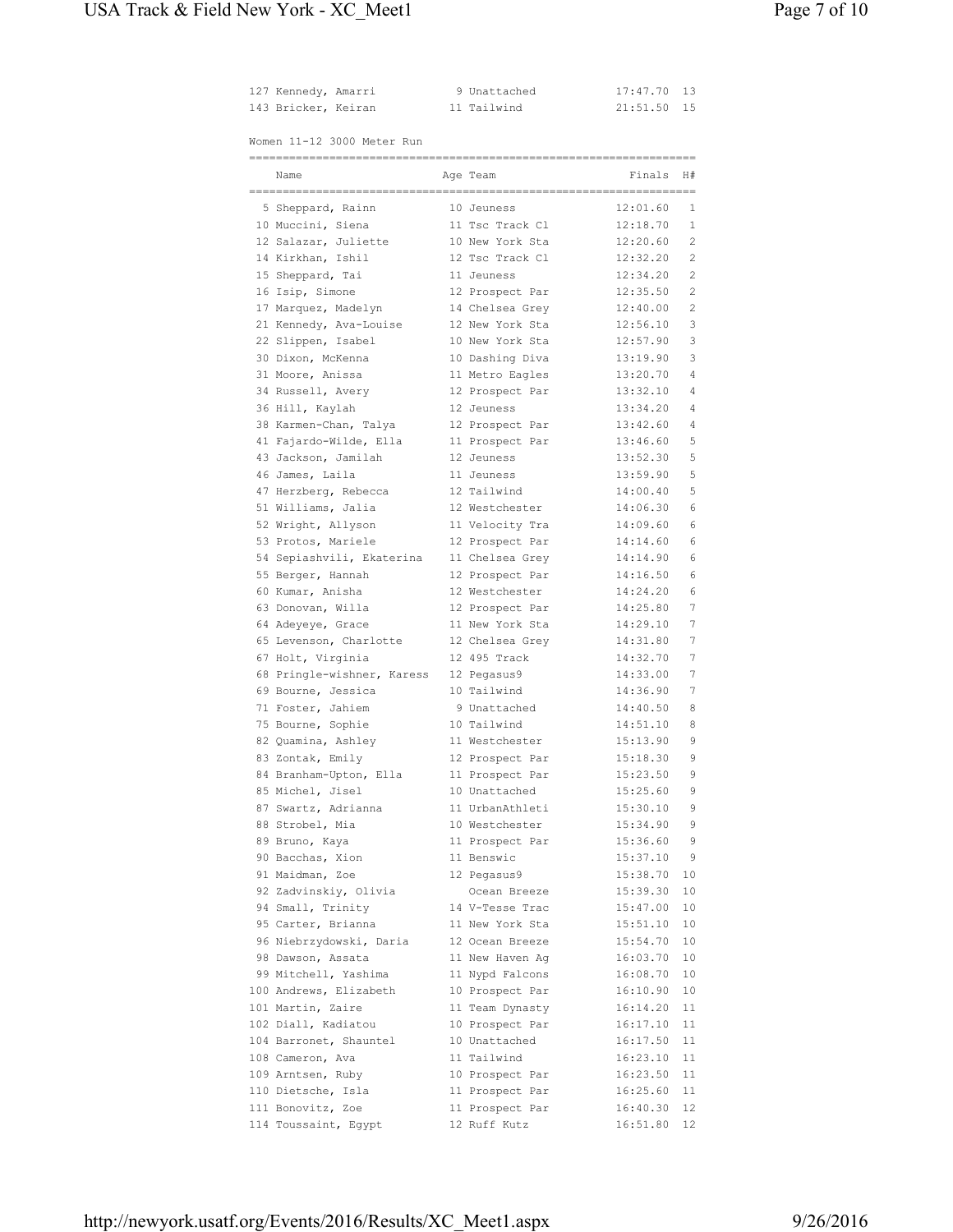| 117 Benoit, Thalia                       | 10 Ruff Kutz             | 16:59.50 | 12 |
|------------------------------------------|--------------------------|----------|----|
| 118 O'Shaughnes, Lily                    | 11 Tailwind              | 16:59.80 | 12 |
| 120 Santana, Isabella 11 Tailwind        |                          | 17:13.70 | 12 |
| 121 Amato, Alice                         | 11 UrbanAthleti          | 17:16.90 | 13 |
| 122 Daniel, Alencia (2008) 9 Unattached  |                          | 17:18.00 | 13 |
| 125 Scanlon, Emilia                      | 10 Prospect Par          | 17:37.10 | 13 |
| 126 Kristoferson, Bryonna 11 Westchester |                          | 17:42.20 | 13 |
| 128 Fernandez-Savitsky, Isab 11 Tailwind |                          | 17:54.00 | 13 |
| 129 Nelson, Leah                         | 11 Prospect Par          | 17:57.70 | 13 |
| 130 Cichon, Cate                         | 11 Prospect Par 18:07.80 |          | 13 |
| 131 Meyer, Natalie                       | 11 Prospect Par          | 18:39.40 | 14 |
| 132 Kristoferson, Aryonna                | 11 Westchester 18:47.90  |          | 14 |
| 133 Edwards, Nova                        | 12 Prospect Par          | 19:13.20 | 14 |
| 134 Brustin, Sarah                       | 10 Prospect Par          | 19:17.50 | 14 |
| 135 Listokin, Mai                        | 12 Benswic               | 19:38.70 | 14 |
| 136 Costa, Julia                         | 11 Prospect Par          | 19:41.70 | 14 |
| 137 Bekoe, Sanaa                         | 12 Prospect Par 19:42.60 |          | 14 |
| 138 Rivera, Pilar                        | 12 Prospect Par          | 19:50.30 | 14 |
| 139 Houle, Katelyn                       | 11 Ocean Breeze          | 19:54.80 | 14 |
| 140 O'Meara, Edith                       | 10 Benswic               | 20:43.70 | 14 |
| 141 Ruschak, Violet                      | 11 Prospect Par          | 20:45.90 | 15 |
| 142 Dandridge, Justice                   | 11 Benswic               | 20:51.50 | 15 |
| 144 Dzaferovic, Anida                    | 10 Ocean Breeze          | 22:04.00 | 15 |
| 145 Capric, Amma                         | Ocean Breeze             | 22:53.90 | 15 |

Women 13-14 4000 Meter Run

| =====================<br>Name | Age Team        | =======================<br>Finals | H#             |
|-------------------------------|-----------------|-----------------------------------|----------------|
|                               |                 |                                   |                |
| 5 Heskin, Lauryn              | 13 Tsc Track Cl | 15:03.30                          | 1              |
| 10 Mullen, Virginia           | 13 Prospect Par | 16:18.40                          | 1              |
| 12 McDonald, Madison          | 13 Jeuness      | 16:36.30                          | $\mathfrak{D}$ |
| 14 Yotov, Julianne            | 13 Prospect Par | 16:40.40                          | $\mathfrak{D}$ |
| 20 Samuels, Mckenzie          | 13 Team Dynasty | 17:28.00                          | 2              |
| 22 James, Skye                | 12 Prospect Par | 17:43.10                          | 3              |
| 23 Willis, Briana             | 13 Dashing Diva | 17:45.10                          | 3              |
| 25 Smith, Jalyssa             | 14 Westchester  | 17:53.40                          | 3              |
| 30 Shiffman, Mika             | 13 Prospect Par | 18:11.40                          | 3              |
| 32 Dixon, Kelsey              | 13 Dashing Diva | 18:24.10                          | $\overline{4}$ |
| 33 Garnett, Jourdan           | 13 Jeuness      | 18:27.30                          | $\overline{4}$ |
| 36 Zaslavsky Tang, Aniella    | 13 Prospect Par | 18:42.30                          | 4              |
| 40 Altieri, Katie             | 12 Island Expre | 19:10.00                          | 4              |
| 42 Bruno, Sophia              | 13 Prospect Par | 19:24.20                          | 5              |
| 43 Edwards, Agatha            | 12 Prospect Par | 19:27.90                          | 5              |
| 45 Nieves, Elyza              | 12 Prospect Par | 19:35.00                          | 5              |
| 46 Lane, Kate                 | 13 Prospect Par | 19:37.50                          | 5              |
| 47 Chun, Caroline             | 12 Tsc Track Cl | 19:40.90                          | 5              |
| 50 Atako, Deanna              | 14 V-Tesse Trac | 20:16.60                          | 5              |
| 53 Soumaoro, Kadija           | 14 Harlem Child | 20:35.60                          | 6              |
| 54 Miller, Isabella           | 12 Prospect Par | 20:44.40                          | 6              |
| 55 Hans, Nora                 | 13 Prospect Par | 20:49.60                          | 6              |
| 56 Emukah, Chichi             | 13 288 Track Cl | 20:51.70                          | 6              |
| 57 Madell, Eva                | 13 Prospect Par | 21:06.30                          | 6              |
| 58 Williams, Trinice          | 12 Prospect Par | 21:13.00                          | 6              |
| 60 Miller, Madeline           | 14 Prospect Par | 22:17.00                          | 6              |
| 61 Rouslin, Sylvie            | 13 Prospect Par | 22:25.10                          | 7              |
| 62 Brown, Brianna             | 13 Team Dynasty | 22:42.70                          | 7              |
| 63 Prentice, Jessica          | 13 Ocean Breeze | 23:44.30                          | 7              |
| 64 Thompson, Lyniece          | 14 Hall's Expre | 24:04.50                          | 7              |
| 65 Ilich, Sara                | 15 Prospect Par | 24:56.10                          | 7              |
| 66 Dunson, Kamya              | 12 288 Track Cl | 25:14.10                          | 7              |
| 67 Roberts, Rachelle          | 14 Nypd Falcons | 25:15.20                          | 7              |
| 68 Dennison-Murray, Sophia    | 12 Prospect Par | 26:02.10                          | 7              |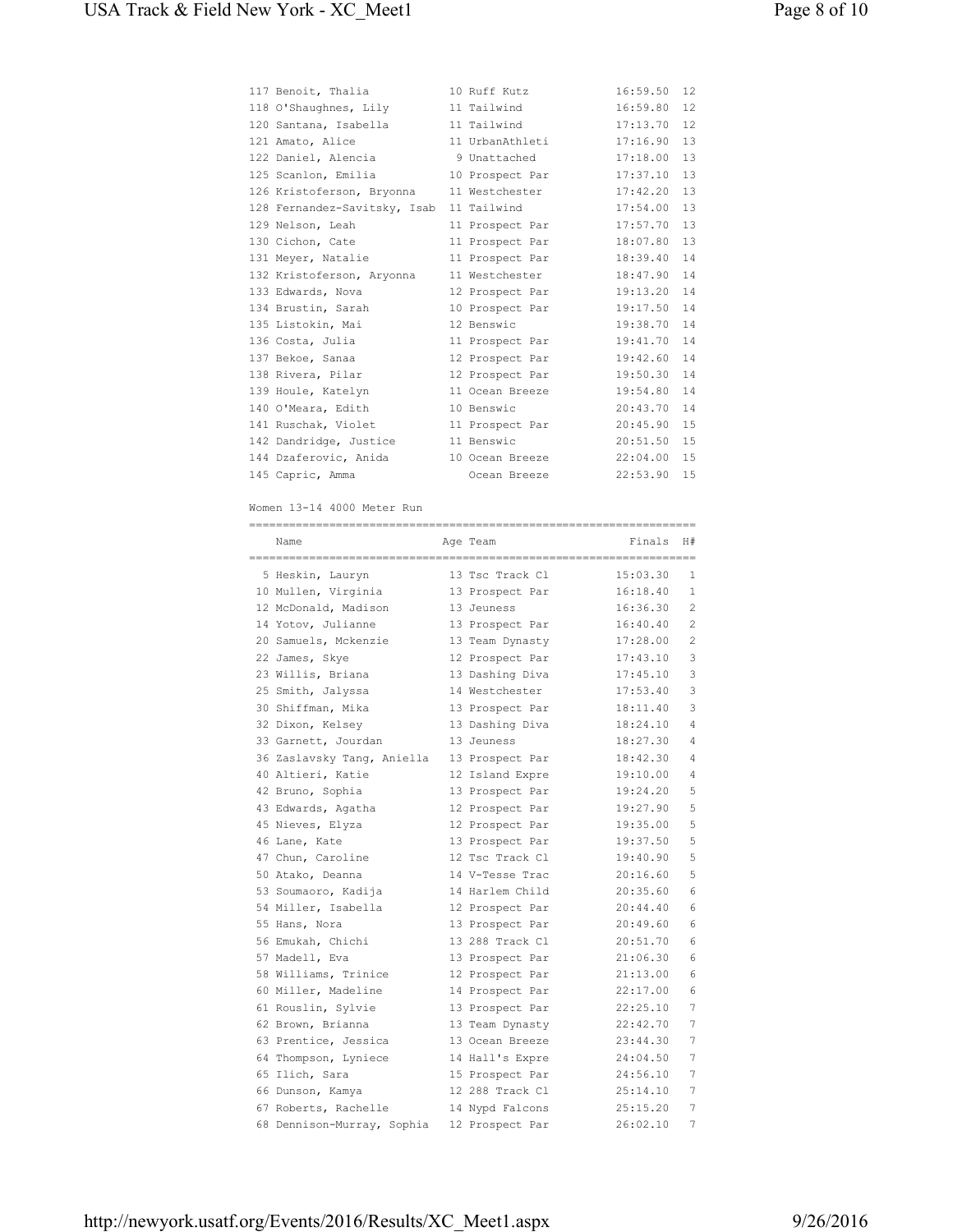| 69 Bekoe, Kidada      | 12 Prospect Par | 26:03.40 | $7\phantom{0}$ |
|-----------------------|-----------------|----------|----------------|
| 70 Jonas, Tiana       | 14 Team Dynasty | 27:43.50 | 7              |
| 71 Small, Trinity     | 14 V-Tesse Trac | 28:13.70 | 8              |
| 72 Ellison, Nieya     | 13 Prospect Par | 31:12.30 | 8              |
| 73 Cornelius, Lamaiya | 13 Prospect Par | 34:59.30 | 8              |
| 74 Bowen, Janelle     | 12 Prospect Par | 35:45.30 | 8              |

Men 13-14 4000 Meter Run

| =========== |                         |  |                 |          |                |  |
|-------------|-------------------------|--|-----------------|----------|----------------|--|
|             | Name                    |  | Age Team        | Finals   | H#             |  |
|             | 1 Dawson, Azaan         |  | 13 New Haven Aq | 14:00.30 | 1              |  |
|             | 2 Mainvielle, Alex      |  | 13 Pacific Coas | 14:06.40 | 1              |  |
|             | 3 Amell, Tristan        |  | 13 Prospect Par | 14:12.60 | 1.             |  |
|             | 4 Hassler, Owen         |  | 13 Prospect Par | 14:59.80 | $\mathbf{1}$   |  |
|             | 6 Procacci, Kenneth     |  | 12 Tsc Track Cl | 15:45.80 | 1              |  |
|             | 7 Goodwin, William      |  | 13 Unattached   | 15:55.40 | $\mathbf{1}$   |  |
|             | 8 Chen, Andre           |  | 14 Ocean Breeze | 16:04.50 | 1              |  |
|             | 9 Shaver, Coleman       |  | 13 Chelsea Grey | 16:17.10 | 1              |  |
|             | 11 Williams, Ashauni    |  | 13 Prospect Par | 16:33.30 | 2              |  |
|             | 13 Altstein, Jacob      |  | 13 Prospect Par | 16:39.30 | $\overline{c}$ |  |
|             | 15 John, Sebastian      |  | 13 Prospect Par | 16:54.00 | 2              |  |
|             | 16 Robinson, Trevon     |  | 14 Metro Eagles | 16:56.90 | 2              |  |
|             | 17 Robinson, Keith      |  | 14 Metro Eagles | 17:06.50 | $\mathfrak{D}$ |  |
|             | 18 Williams, Malique    |  | 14 V-Tesse Trac | 17:18.00 | $\overline{c}$ |  |
|             | 19 Salerno II, William  |  | 13 Westchester  | 17:26.10 | $\overline{c}$ |  |
|             | 21 Mboutou, Gabriel     |  | 13 Team Dynasty | 17:41.80 | 3              |  |
|             | 24 Byron, Kyle          |  | 12 Unattached   | 17:52.60 | 3              |  |
|             | 26 Bicic, Meldin        |  | 13 Prospect Par | 18:00.00 | 3              |  |
|             | 27 Bernard, DeLaKwa     |  | 13 Prospect Par | 18:01.00 | 3              |  |
|             | 28 Gordon, Omaur        |  | 13 Prospect Par | 18:03.40 | 3              |  |
|             | 29 Collins, Joseph      |  | 12 Prospect Par | 18:10.80 | 3              |  |
|             | 31 Nadeau, Jacob        |  | 13 Prospect Par | 18:12.70 | 4              |  |
|             | 34 Morone, Joseph       |  | 13 Chelsea Grey | 18:33.60 | 4              |  |
|             | 35 Fuller, Thomas       |  | 12 Prospect Par | 18:36.30 | $\overline{4}$ |  |
|             | 37 Wise, Kumar          |  | 13 Pegasus9     | 18:45.70 | 4              |  |
|             | 38 Williams, Jamarri    |  | 12 Unattached   | 18:47.60 | 4              |  |
|             | 39 Largie, Sean-patrick |  | 13 V-Tesse Trac | 19:04.30 | $\overline{4}$ |  |
|             | 41 Farrell, Sligo       |  | 13 Prospect Par | 19:20.60 | 5              |  |
|             | 44 Robinson, Kevin      |  | 14 Metro Eagles | 19:32.40 | 5              |  |
|             | 48 Alter, Caleb         |  | 13 Tailwind     | 20:06.40 | 5              |  |
|             | 49 So, Stanley          |  | 12 Tsc Track Cl | 20:11.50 | 5              |  |
|             | 51 WilliamsDrew, Omari  |  | 12 Unattached   | 20:21.10 | 6              |  |
|             | 52 Marquez, Bennett     |  | 12 Chelsea Grey | 20:34.70 | 6              |  |
|             | 59 Hargraves, Jordan    |  | 13 Tailwind     | 21:31.90 | 6              |  |

Women 15-16 5000 Meter Run

|  | Name                  |  | Age Team        | Finals   | H#             |  |  |
|--|-----------------------|--|-----------------|----------|----------------|--|--|
|  |                       |  |                 |          |                |  |  |
|  | 12 Rodriquez, Madelyn |  | 16 Unattached   | 21:52.70 | $\mathfrak{D}$ |  |  |
|  | 21 Curcio, Lauren     |  | 16 Unattached   | 24:21.30 | 3              |  |  |
|  | 23 Melican, Abigail   |  | 15 Benswic      | 24:27.00 | 3              |  |  |
|  | 25 Davis, Sade        |  | 16 Hall's Expre | 25:16.10 | 3              |  |  |
|  | 27 Diaby, Aicha       |  | 15 Harlem Child | 25:24.80 | 3              |  |  |
|  | 30 Myers, Phoebe      |  | 15 Ruff Kutz    | 25:56.90 | 3              |  |  |
|  | 31 Reid, Ayana        |  | 16 Team Dynasty | 26:31.40 | $\overline{4}$ |  |  |
|  | 32 Loto, Nicole       |  | 16 Hall's Expre | 26:34.70 | $\overline{4}$ |  |  |
|  | 36 Myers, Sophia      |  | 16 Ruff Kutz    | 28:14.90 | $\overline{4}$ |  |  |
|  | 37 Brothers, Dionna   |  | 15 Harlem Child | 28:22.40 | $\overline{4}$ |  |  |
|  | 38 James, Lela        |  | 16 Unattached   | 28:58.10 | $\overline{4}$ |  |  |
|  | 39 Richards, Larissa  |  | 16 Nypd Falcons | 29:52.00 | $\overline{4}$ |  |  |
|  | 44 Brown, Bayan       |  | 15 Unattached   | 41:04.90 | 5              |  |  |